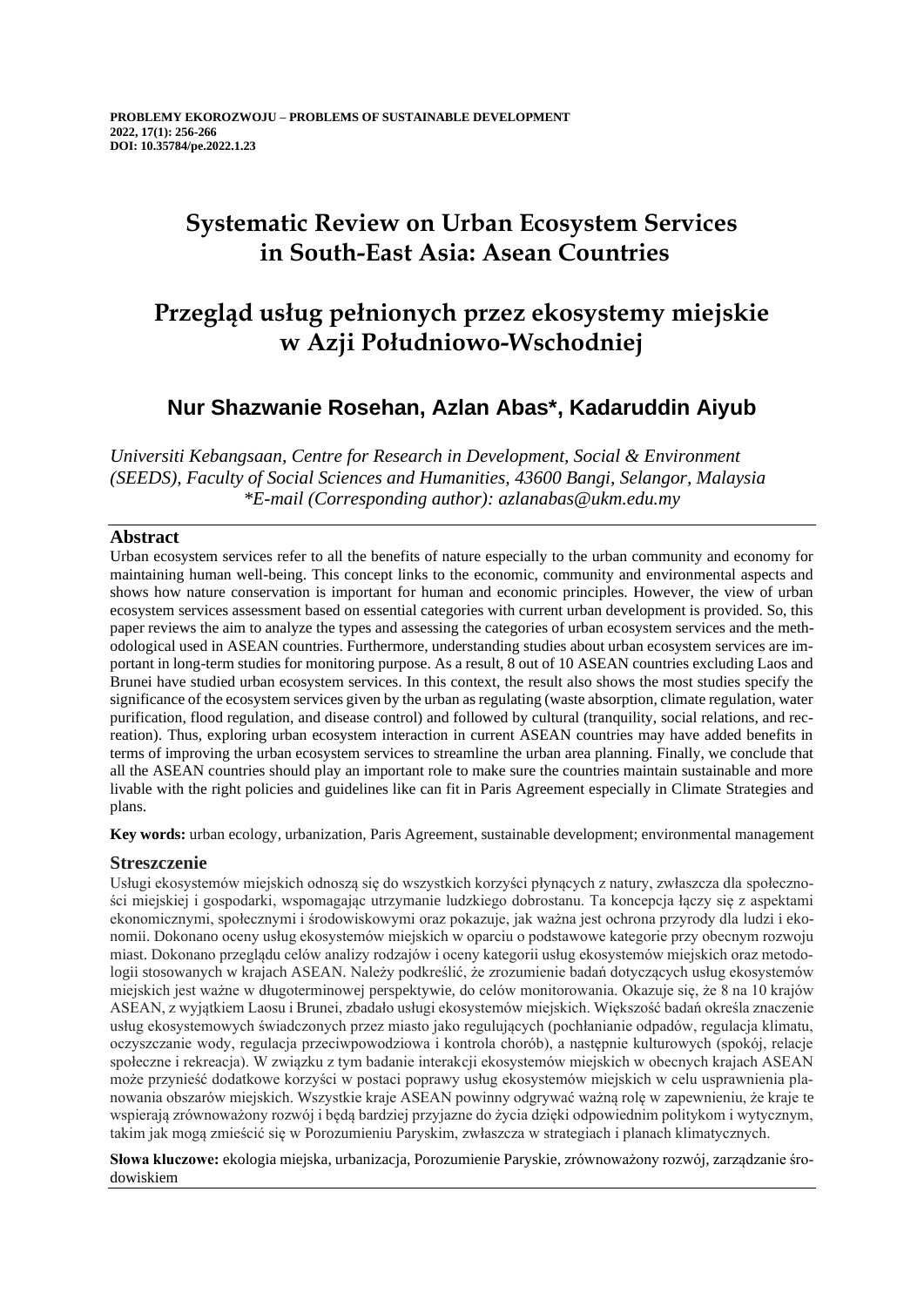#### **1. Introduction**

The Millennium Ecosystem Assessment (MEA) (2005) defines ecosystem services as the benefits people obtain from the ecosystem and its surroundings. Ecosystem services are the goods given to humans throughout the conversions of environments such as water and vegetation into a flow of necessary services and goods such as food and clean air (Constanza et al., 1997). Urban ecosystems indicate an area with constructed infrastructure that deals with a substantial percentage of land area (surface) including green and blue spaces e.g., parks, urban allotments, urban forests, wetlands, and ponds (Gomez-Baggethun et al., 2013). In other words, urban ecosystem services can be defined as all-natural areas in the city including green and blue space. From a point of view, urban ecosystem services that are either directly produced by ecological structures within urban areas or peri-urban regions (McGranahan et al., 2005; Gutman, 2007; Jansson, 2013). For example, Singapore as an important country for urban ecosystem services study was experiencing rapid urban development and a 100% urban population (Friess, 2016).

The ecosystem service concept can be adapted to urban ecosystems because the services are for various inhabitants which were important and needed (Tratalos et al., 2007; Ahern J., 2007). In this case, urban planning and activities often associated with the development potential of ecosystem services. Furthermore, urban ecosystem services were also interconnected with biodiversity aspects in an area. In this context, if the ecosystem has been declined in quality, for example, loss of biodiversity, then the ecosystem services will also decrease. This is because an urban ecosystem will be worthless if it were unable to provide any basic benefits and humans needs. Schewenius et al. (2014) argue that the elements of a sustainable city require a consolidate social-ecological approach in policymaking, city governance, management, and planning. They introduced the Urban Ecosystem Services (URBES), Biodiversity Project and the Scientific Foundation of Biodiversity Outlook (CBO) that contribute as a new social-ecological to urban durability and the practice and research of ecosystem services. To incorporate ecosystem services and biodiversity in urban design, development and governance appliance, these projects were functional as tools in the context of planners and decision-makers.

Elmqvist et al. (2015) conducted a study related with urban ecosystem services and found that the ecological investment in urban areas, including the ecosystem's preservation and conservation such as urban forests and urban rivers, not only affected in ecology but lead to social impact as well as the impact on modern and traditional economies. Investing in recovery, care and empowerment of urban ES and green infrastructure gave an ecological and social desire, besides in the form of economic diversity. The findings were also useful in land-use matters in urban areas as well as it provided many benefit in urban landscape management, architects, legislators and also in the private sector. Therefore, the urban ecosystem services are very important for each country, especially in South-East Asia (ASEAN) to ensure the cities are habitable, livable and sustainable for current and future generations.

ASEAN is the most suitable region to study habitable, livable and sustainability of the ecosystem. Investopedia (2017) defined ASEAN or The Association of Southeast Asian nations as an organization with 10 countries that inspired the development of economic, cultural and political in the province. Furthermore, ASEAN was formed in 1967 to stop the spreading of communism ideology and to calm the tensions between its members and formally it comprises 10 countries including Singapore, Brunei Darussalam, Malaysia, Indonesia, Cambodia, Vietnam, Myanmar, Philippines, Laos, and Thailand (Heather 2006). Hence, recent studies propose that exploring the cultural priority and perceptions toward UES can be practical to recognize many pertinent services to the people

Therefore, the United Nations (UN) has developed the Sustainable Development Goals (SDGs) to carry immediate action to battle climate change and its effect while verifying that nobody left behind (UN, 2015b). Hence, it is important to learn the united response of UES to human interests and activities, besides the relationship between environmental and development to achieve the targets and goals. European Union (2015) stated that to bear more aspiring and more competent in biodiversity conservation policies, the concept of development should be done immediately by the conservationists. From another point of view, we still need to be emphasized and informed to all the goals and targets of urban ecosystem services in the ASEAN region especially with the world policies and agreement. For example, The Paris Agreement (December 2015) aims to take action about climate change under the United Nations Framework Convention on Climate Change (UN-FCCC) specify that parties will follow efforts to control temperature rise (1.5°C) by pre-industrial extent by 2050 (Scarano, 2017). Therefore, the agreement is suitable to use for the ASEAN Countries and enables the countries to keep sustainable especially with climate strategies and plans.

Several scientific studies identify, classify and provide knowledge on the evaluation of UES that relevant and importance to the countries such as ASEAN e.g., Yen, et al., 2017; Vollmer et al., 2016; Challcharoenwattana and Pharino, 2016; Clark and Nicholas, 2013; But, the number of studies in evaluating the ASEAN perspectives on specific urban ecosystem services were still in small numbers.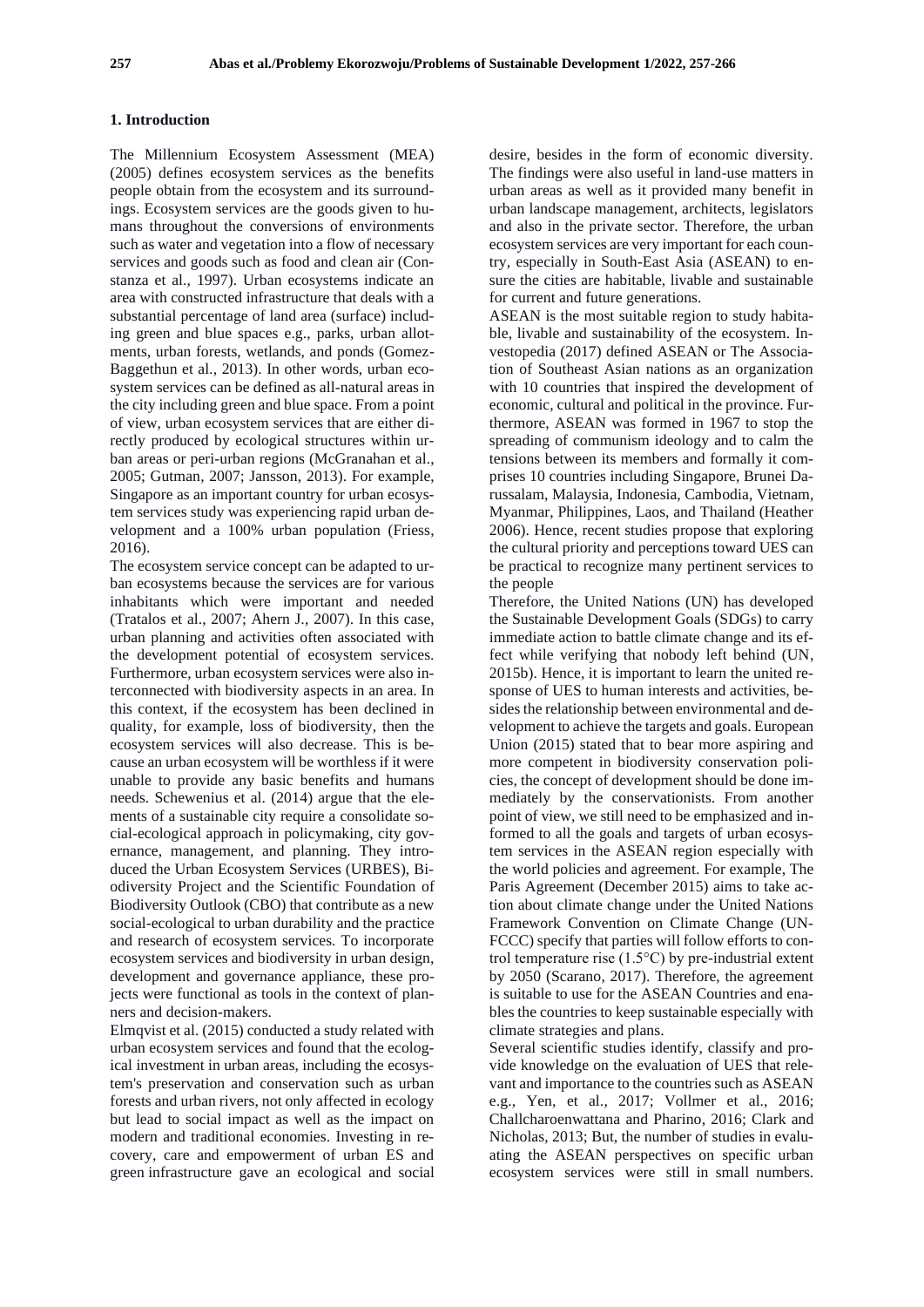

Figure 1(a). The Number of ASEAN's Urban Ecosystem Services Papers Between 2010-2019



Figure 1(b). Urban ES in the Context of Geographic Dimension

Therefore, we will proceed with a review and overview of current research and this research purpose and aims to fill the research gap in understanding the ASEAN's urban ecosystem services. We hoped the study will complement the existing policy and help to design a better conservation plan for urban ecosystem services in ASEAN countries. Then, we also discuss the methodology and approach that we used and also the results based on the study, discussion, and conclusions. Hence, we conclude this study by a brief overview role to make sure the ASEAN countries maintain sustainable and more livable with the right guideline in the present and future.

#### **2. Methodology**

The methodology for this study was based on the scientific articles published in the SCOPUS database. SCOPUS is a digital platform that provides muchrelated research from superiority data and all-embracing content as a systematic tool to detect, analyzing and conceptualizing a research study. Firstly, a publication of certain periods from 1960 to January of 2019 in the *TOPIC* part with the *phrase ecosystem service* was searched and resulting in the identification of 37,634 articles. Next, we proceed of find all

the publications in particular terms that were: (i) ecosystem AND services AND urban, (ii) urban AND ecosystem AND service, (iii) urban AND ecosystem AND valuation, (iv) urban AND ecosystem AND services, (v) urban AND ASEAN AND region which yield 898 of open access articles and the terms generally cover the search of urban ecosystem services. We then coordinate a comprehensive review of all the 898 papers and thus the topic of each paper was analyzed for significance and relevant aspects. We removed irrelevant studies that aren't focusing on the urban ecosystem services such as the papers about the non-ASEAN region and the papers about the ecosystem's business (Abas et al. 2020).

As a result, the final and ultimate sample from the structured review comprised of 41 urban ecosystem services for ASEAN papers. Then we only analyzed the abstract that was used in developing our review. Point of view, it highlighted issues such as the classifying and valuing of UES, benefits, and advantage of reinstating ES in urban areas, a long period case study of UES and the assessment and evaluation of ES for urban livable and resilience as listed in the supplemental material (Table 1). Furthermore, these methodologies were adapted from Yang et al. (2018) which made a study on ecosystem services based on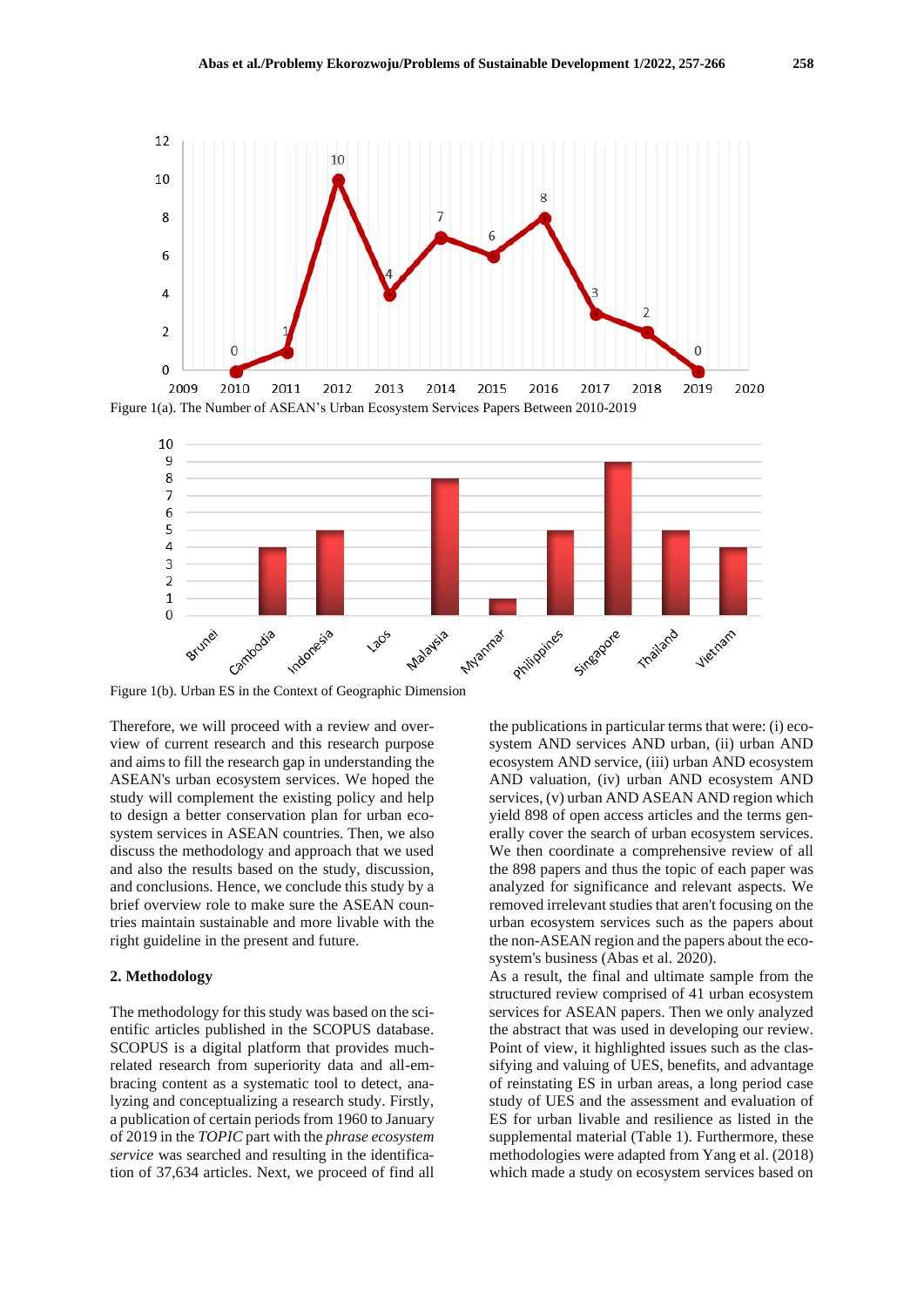| <b>UES</b>      | <b>UES</b>                        | <b>Represented Countries</b>                                      |
|-----------------|-----------------------------------|-------------------------------------------------------------------|
| <b>CATEGORY</b> | <b>TYPE</b>                       | and References                                                    |
| Provisioning    | Food                              | Philippines (Clark & Nicholas, 2013).                             |
|                 | Water                             | Singapore (Vincent et al., 2014).                                 |
|                 | Timber                            | Springate-Baginski et al. 2014 have done their study on valuing   |
|                 |                                   | timber in Myanmar.                                                |
|                 | Medicines and health              | Only a country discussed on medicines and health which was        |
|                 |                                   | Singapore.                                                        |
| Regulating      | Waste absorption                  | Thailand and Indonesia (Challcharoenwattana et al., 2016; Su-     |
|                 |                                   | warno et al., 2014).                                              |
|                 | Disease control                   | Thailand (Koyadun et al., 2012).                                  |
|                 | Climate regulation                | Thailand, Vietnam, Singapore, and Cambodia (Silva at al., 2012;   |
|                 |                                   | Davies et al., 2015; Li & Norford, 2016).                         |
|                 | Flood regulation                  | Vietnam and Cambodia (Ziegler et al., 2012; Depietri et al,.      |
|                 |                                   | 2012).                                                            |
|                 | Water purification                | Indonesia, Malaysia, and Philippines (Vollmer et al., 2016; Yule  |
|                 |                                   | et al., 2015; Mahazar et al., 2013; Bueno et al., 2016).          |
|                 | Attenuation of extreme            | Indonesia (Achmada et al., 2015).                                 |
|                 | weather events                    |                                                                   |
| Cultural        | Tranquility, calm, relaxation     | Philippines, Indonesia, Cambodia, Philippines, and Singapore.     |
|                 |                                   | (Lizuka et al., 2017; Arifin & Nakagoshi, 2011; Yen at al., 2016; |
|                 |                                   | Yen et al., 2017; el-Baghdadi & Desha, 2016; Tan & Ismail,        |
|                 |                                   | 2014).                                                            |
|                 | Social relations, sense of place  | Vietnam and Singapore (Mohri et al., 2013; Newman, 2014).         |
|                 | Recreation, tourism, aesthetic    | Malaysia and Thailand (Baharuddin et al., 2014; Karuppannan et    |
|                 | and educational functions         | al., 2014; Nath & Han, 2015; Intasen et al., 2016).               |
|                 | Cultural, intellectual, spiritual | Singapore (Thiagarajah et al., 2015).                             |
|                 | inspiration                       |                                                                   |
| Supporting      | Photosynthesis and                | Thailand and Malaysia (Islam & Siwar, 2012; Vivithkeyoon-         |
|                 | primary production                | vonga & Jourdain, 2016).                                          |
|                 | Soil formation                    | Philippines (Estoque & Murayama, 2015; Pham et al., 2014).        |
|                 | Maintaining Biodiversity &        | Malaysia, Indonesia, Singapore, and Philippines (Shay-Wei &       |
|                 | sustainability                    | Han-Hwa, 2016; Saadatian et al., 2012; Arifin & Nakagoshi,        |
|                 |                                   | 2011; Fries, 2017; Karuppannan et al., 2014; Uy & Shaw, 2013).    |
|                 | Hydrological cycle                | Indonesia (Danielaini et al., 2018).                              |
|                 | Biogeochemical cycle              | Singapore (Fries et al., 2016).                                   |

Table 1. Overview of results for UES in ASEAN

gendered outlooks and perspectives. Then, the articles were analyzed using the assessment criteria which was developed based on issues that unique to urban systems such as the country of the case study, the specific UES were explored and the valuation techniques or indicators were applied in the studies. Furthermore, we concede that this methodology gives particular limitations and restraints, such as the focal point on irrelevant findings, most of the previous studies on urban ecosystem services were implemented in Europe, plus there were several of publications that are not in open access. So, we chose to use the ResearchGate as an alternative to searching for the scientific and relevant publications and also to search the papers that were not in Scopus.

## **3. Results**

#### *3.1. The Temporal Dimension of ASEAN's Urban Ecosystem Services*

Figure 1(a) displays the temporal dimension of the 41 unique studies. Point of view, the studies were published after 2010 and the finding began in 2005 as section of the MEA or Millennium Ecosystem Assessment. This study considered the significance of conservation, protection, preservation, and restoration in the urban area, making this study the previous paper in context the 41 papers analyzed and reviewed. Furthermore, the figure shows a fluctuating number of papers that the researchers keep focusing on ASEAN's urban ecosystem services. For instance, the highest number of papers was in the year 2012, then in 2016, followed by 2014 and 2015 and the lowest number of papers was in 2011 which only one paper published. Hence, we need to understand that this figure only displays results from 2010 until January 2019, because this review paper was written around February 2019 and there were few papers also had been published after February 2019.

Figure 1(b) displays the geographic dimension of the studies related to ASEAN. Furthermore, Figure 2 shows that 22% of the studies were represented in Singapore, 20% of studies in Malaysia, 12% studies in Indonesia, Philippines, and Thailand, except Laos and Brunei that no research has been conducted. Elmqvist et al. (2015) explained that urban ecosystem services are normally classified by a high potency of demand precisely to a very sizable number of urgent local recipient, compared for the sample to ecosystem services produced in rural areas. Point of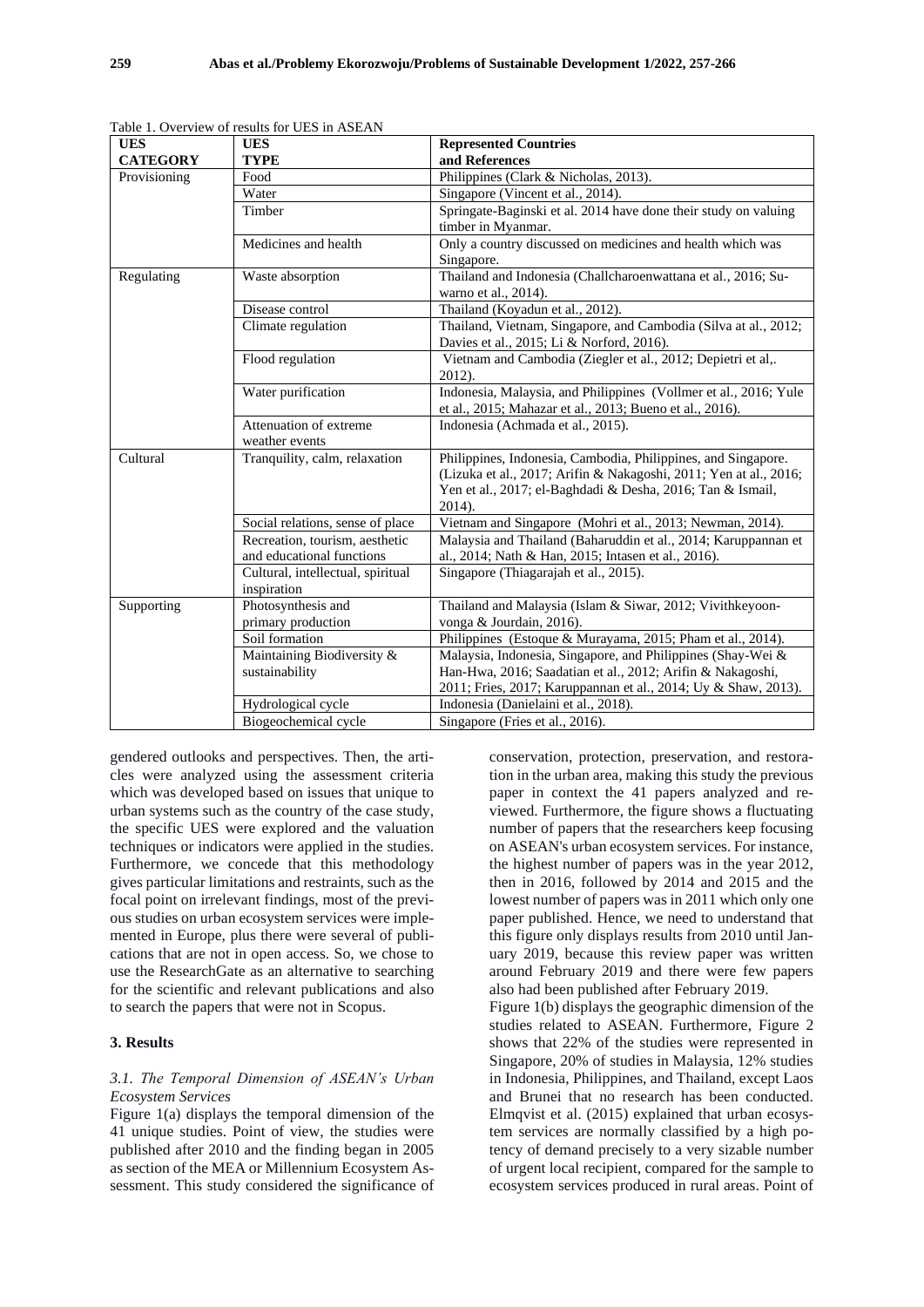view, ASEAN countries where many various ecosystems tend to apply their country into anything that can give benefits to the urban such as green spaces, urban forests and blue spaces including lakes and ponds. Furthermore, the ASEAN countries such as Singapore generally developing their country based on their urban ecosystem's framework. Henderson (2012) explained that the government in cities has critics, yet Singapore's competency, safety, economic successes besides security are impractical to contradict.



Figure 2(a). Urban ES Analyzed Based on the Categories



Figure 2(b). Urban ES Paper in the Context of Methods Applied

## *3.2. The Contextual Aspects of ASEAN's Urban Ecosystem Services*

Point of view, we will discuss the category and the number of urban ecosystem services analyzed and the kind of methods used for all 41 unique papers. Fig. 2(a) displays the number of urban ecosystem services classified and analyzed. Hence, most of the studies that we reviewed focus on single urban ecosystem services (41 in total). There were only 2 papers (5%) out of 41 studies that concentrated on two categories of urban ecosystem services. For the single studies on urban ecosystem services, the majority of them (39 papers) were analyzed. Point of view, out of 41 studies which concentrated on single ecosystem services, 14 papers of them examined regu-

lating urban ecosystem services including water purification, climate and also flood regulation, followed by the studies on cultural (11 papers) urban ecosystem services including recreational and green space, then supporting ecosystem services including maintaining biodiversity, habitat restoration, and nutrient cycling, with 10 papers and provisioning urban ecosystem services including timber and food with 4 papers. Besides that, Fig. 2(b) displays the main methods applied in each study and paper. Based on this, the survey method was the most common used with 18 papers followed by data analysis method and more than two methods which 10 in total respectively. While the other 2 papers used the experimental method and the interview method has only a paper in this review.

41 papers have been analyzed and categorized based on various types of ecosystem services. So, Table 1 shows all the primary categories of ecosystem services in the initial column and the varying types of services reviewed in the next column. Then, the next column gives a brief outline of the represented ASEAN countries with references. Point of view, the main focus based on the content to prepare an overall illustration in the context of intersects between the urban ecosystem and the ecosystem services towards the Paris Agreement that has been joined by countries including the ASEAN countries. The Paris Agreement that has been introduced at the Convention, involves all countries and nations into a regular cause to deal with aspiring efforts to take action on climate change and adapt to its impacts with increased support to help developing countries as a beginning (Paris Agreement, 2015). Hence, the following parts indicated a detailed explanation of each study related to the categories of urban ecosystem services and its linkage among ASEAN's region.

#### *3.3.1. Provisioning*

Provisioning services include all the substance outputs that ecosystems have been provided. For example, water, food, medicinal plants, water and other resources (Haase et al., 2014). Furthermore, it's has been analyzed, in all the 41 Urban ES ASEAN papers, hence we found that the usual studies made for this subject are: Water supply, food and Medicine/Health.

## *3.3.1.1 Food.*

Generally, every country in the world has its unique food and privileges that may not be the same as other countries. Based on this, the study on the Philippines has concluded that the connection between consuming food as a cultural plus social practice, besides the universal implications of food utilization has less explored (Chakraborty et al., 2016).

#### *3.3.1.2. Water Supply*

Traditionally, water and supplies are very important to all users especially to humans that can get the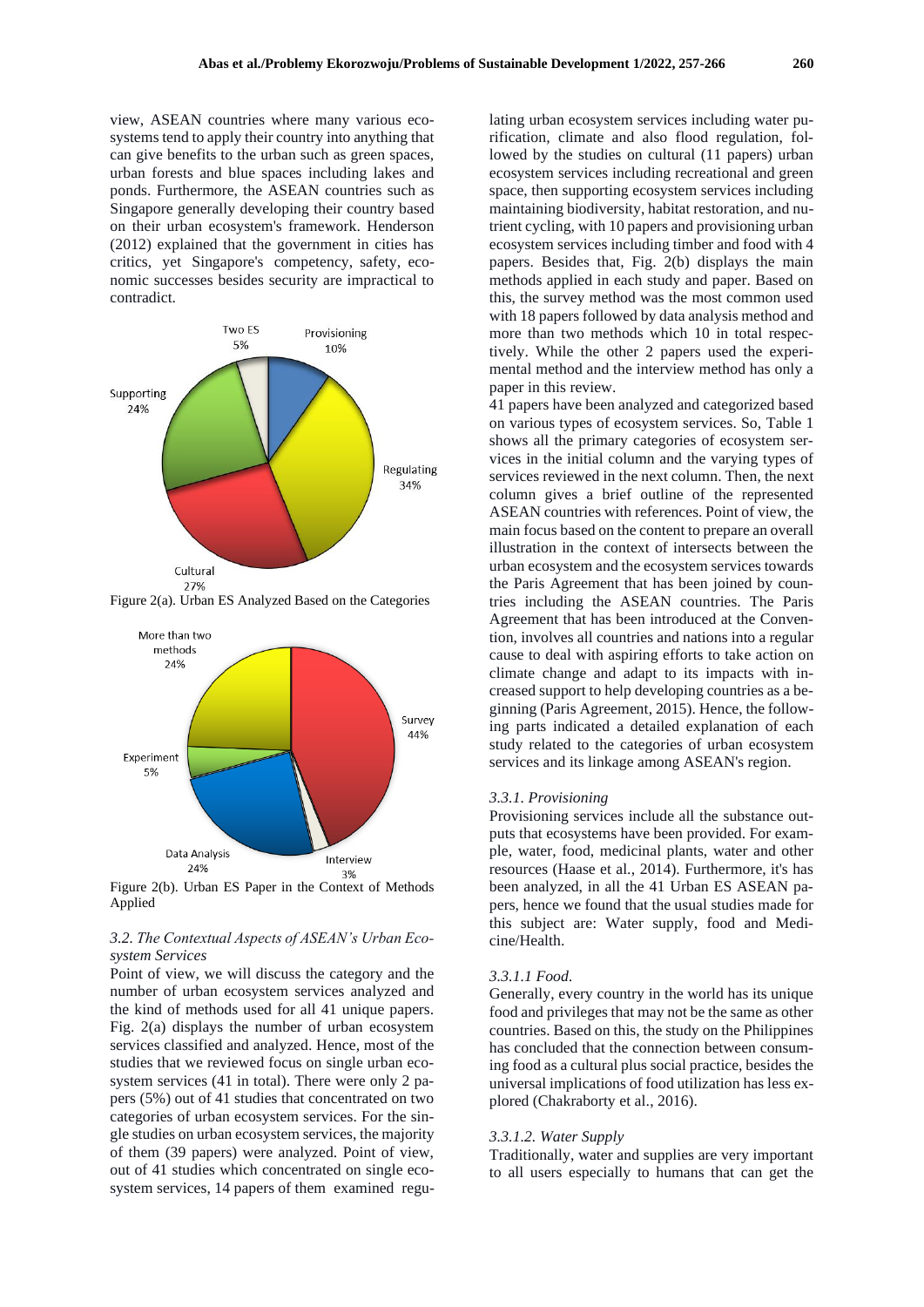source either naturally or vice versa. In this context, the urban ASEAN countries such as Singapore are using freshwater only for a necessary purpose and the country needs to keep finding many alternatives to increase water supply specially to fulfil the human needs. The search for freshwater from other optional resources including water reclamation and also sea water desalination indicates energy consumptive technologies, for example, reverse osmosis (Vincent et al., 2014). Thus, water supply is very important especially in the urban ecosystem circle either in the past, present and also in the future.

#### *3.3.1.3. Timber*

Timber can be defined as a type of wood then divided into two categories which are hardwoods and softwoods. Myanmar had conducted a study that related to valuing and assessing the forest process and policies. Hence, the export of timber commerce has been played a critical role in deciding the policy of forest section besides truly has utilized as an important influence on all national politics consequently the beginning of the colonial era and rolling nowadays (Springate-Baginski et al., 2014).

#### *3.3.1.4. Medicine/Health*

Generally, medicines and health are important and for addressing health problems and to measure the human health level that they can be improved for a better quality of life. Singapore has studied that urban people are better in various ways in linkages with nature every day, yet there have some urban green spaces that generate health goods and health risks. Hence, social and cultural have different responses that differ from urban green spaces and urban nature (Douglas, 2012).

## *3.3.2. Regulating*

Regulating services maintains and conserves all functions including disease control, flood regulation and the quality of air (Haase et al., 2014). It obtained benefits from the urban ecosystem services processes such as waste absorption, disease control, climate regulation, flood regulation, water purification and attenuation of extreme weather events. so, this review paper will focus on those indicators.

## *3.3.2.1. Waste Absorption*

Thailand had conducted a study about waste which was to measure the WTP or the willingness to pay among the community to recycle services in different types of settlements. Based on that study, Challcharoenwattana et al. (2016) found that the monthly analysis of WTPs rises nonlinearly around 0.73 USD in the slightest urbanized regions, then the urbanized regions around ~1.96 USD) and the most urbanized regions around ~1.65 USD. Besides that, Suwarno et al., 2014, in their research on waste in Indonesia estimated that nutrients including phosphorus (P) and nitrogen (N) sewage inputs to almost

every Indonesian water body such as rivers from 1970 till 2050 and on future progression will be related with four outlines of MEA.

#### *3.3.2.2. Disease Control*

Countries like the Philippines and Thailand have conducted and focused on the ways their urban sesector can prepare to regulate the disease and disaster in their countries. For example, Koyadun et al. (2012) have highlighted the association in urban regions (Chachoengsao province, Thailand) among various aspects including the ecologic of householdlevel and also the sociodemographic determinants of individual-level and the dengue transmission. Hence, it also recommends many programs that focus to control the dengue in an urban ecosystem or somewhere else principally through an economic crisis when there was a small financial plan and budget for such agendas (Koyadun et al., 2012).

#### *3.3.2.3. Climate Regulation*

Three countries especially Thailand, Vietnam, and Singapore have done their study on climate regulation. Which were Silva et al., 2012; Sa, 2017; Thiagarajah et al., 2016. The studied were related to urban climate vulnerability and then a system approach as a regulation aspect to assembly climate change (challenges) in urban areas. In Cambodia, a certain disease that has been focused on was water-borne in adopting for climate change and extreme events of weather including diarrheal illness (Davies et al., 2015). So, the studies are important to be used in analyzed urban systems in certain countries related to global issues (climate change).

#### *3.3.2.4. Flood Regulation*

The researchers from Vietnam and Cambodia have done their study on flood regulation (Depietri et al., 2012; Irvine et al., 2015). From a point of view, a phenomenon of floods including flash floods is one of the phenomena that so dangerous that the incident is unpredictably risky that would hit the main city. For example, landslides and flash floods have killed 15 victims in the north of Vietnam's mountainous in June 2018 and also hit the city in Cambodia in July 2018. Hence, the parties should take action and precautions to reduce the surface flash flooding with the technologies that are more eco-friendly and give low side effects (Irvine et al., 2015). Besides evaluating how to differ each city has tried to organize related ecosystem services while also to tie the conclusions of policy-relevant (Depietri et al., 2011).

#### *3.3.2.6 Water Purification*

Three countries which were Malaysia, Indonesia, and the Philippines have done their study on water purification (Vincent et al., 2015; Vollmer et al., 2016). Water purification is a process to remove unnecessary materials including solid and gases from the water. Water purification is very important in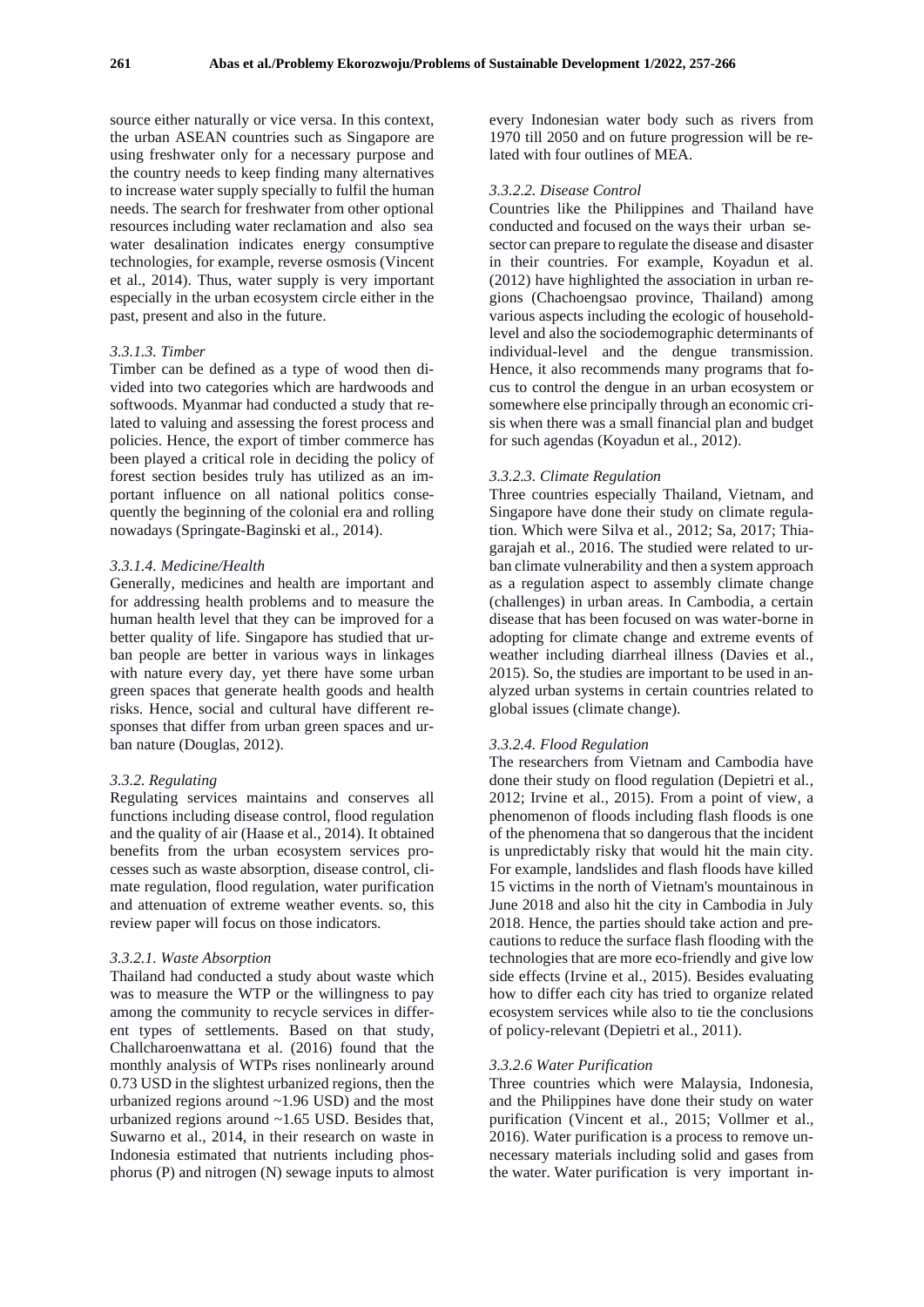cluding related to rivers and forests so that the water is safe for use by various parties, especially the human community in urban cities and keep urban ecosystem services benefited.

#### *3.3.2.6. Attenuation of Extreme Weather Events*

Countries like Indonesia have conducted a study related to urban that can give services to reduce extreme events like hurricanes, storms, and tsunami. So, consequently, with that event, Banda Aceh, Indonesia in the context of urban development was express after the tragedy of tsunami (2004) and also give analytical challenges in the planning of sustainable and systematic development time by time.

#### *3.3.3 Cultural*

Point of view, cultural services including the direct uses of non-material (Sarukhan and White, 2003) also causes bad qualifications and consolidation in management terms (de Groot et., 2005). With this point, we conducted a few regular focusing on analyzing the 41 UES studies in ASEAN.

#### *3.3.3.1. Tranquility, Calm, Relaxation*

There were 7 research done on tranquillity, calm, and relaxation such as landscapes and its services in Thailand, Myanmar, Malaysia, Philippines, and Indonesia involving (Intasen et al., 2016; Khaing, 2015; Bak et al., 2016; Barau & Qureshi, 2015; Kanniah, 2017; Lizuka et al., 2017; Arifin & Nakagoshi, 2011). Hence, it showed the most relevant urban ecosystem service.

## *3.3.3.2. Recreation, Tourism, Aesthetic and Educational Functions*

The studies analyzed that urban ES in ASEAN was more supportive of recreational interests and activities including the need for urban green areas and spaces. Furthermore, ASEAN is initially popular along its urban landscape and green area's uniqueness. Hence, many interests and activities can be implemented and estimated that would enticing communities around the world. So, these UES provided more benefits and goods for the higher parties by raising the annual earnings/incomes (Baharuddin et al., 2014; Karuppannan et al., 2014; Nath & Han, 2015; Intasen et al., 2016).

*3.3.3.3. Cultural, Intellectual, Spiritual Inspiration* Point of view, cultural ES including concern on many aspects such as people and location, then it usually would transform from a rural location to urban location (Thiagarajah et al., 2015).

#### *3.3.4. Supporting*

Point of view, to give the space and maintain flora and fauna diversity and also the habitat of organisms, the support from the UES is important (Haase et al.

2014). These services showed in most studies compared to other services and out of 41 UES in ASEAN papers, it provided habitat restoration and biodiversity maintenance.

#### *3.3.4.1. Photosynthesis and Primary Production*

Two countries (Thailand and Malaysia) have studied primary production which more to the agriculture sector as an attraction for the urban ES. (Vivithkeyoonvonga & Jourdain, 2016; Pham et al., 2016; Islam & Siwar, 2012). The urban agriculture in Malaysia become an important tool to sustain all the development that can produce any food and others especially in urban areas (Islam & Siwar, 2012) and also to provide the product of foods that can maintain the social welfare and policy-makers (Vivithkeyoonvonga & Jourdain, 2016).

#### *3.3.4.2. Soil Formation*

Thailand and the Philippines have studied on soil formation and land change and its services. Point of view, it is important to study the loss and to predict the implications of urbanization that connected to urban growth in rural and urban agriculture (Pham et al., 2014). Thus, they run research to understand the changes of land functions and soil formation of agricultural land in Hanoi.

### *3.3.4.3. Maintaining Biodiversity & Sustainability*

Four countries in ASEAN (Malaysia, Indonesia, Singapore, and the Philippines) have conducted and analyzed the benefits provided from the urban ecosystem services in the aspect of habitat and maintaining biodiversity/sustainability. (Shay-Wei & Han-Hwa, 2016; Saadatian et al., 2012; Arifin & Nakagoshi, 2011; Fries, 2017; Karuppannan et al., 2014; Uy & Shaw, 2013). Based on this, maintaining biodiversity is essential for achieving sustainable development in each country. For example, based on the results, we recommend the importance of community health's actions with the encouragement and support of Malaysia's green space (Karuppannan et al., 2014).

#### *3.3.4.4. Hydrological Cycle*

Only one country has done the study on hydrological and its services in urban ES that is Indonesia. The several elements including urban physical and social landscapes will determine various cycles such as water availability and stormwater process (Danielaini et al., 2018).

#### *3.3.4.5. Biogeochemical Cycle*

Only one country (Singapore) has done the study about biogeochemical which was *carbon and its services in that country*. Understanding about regulating UES including carbon deposits using many tools to estimates the carbon stocks of mangrove in Singapore (Fries et al., 2016).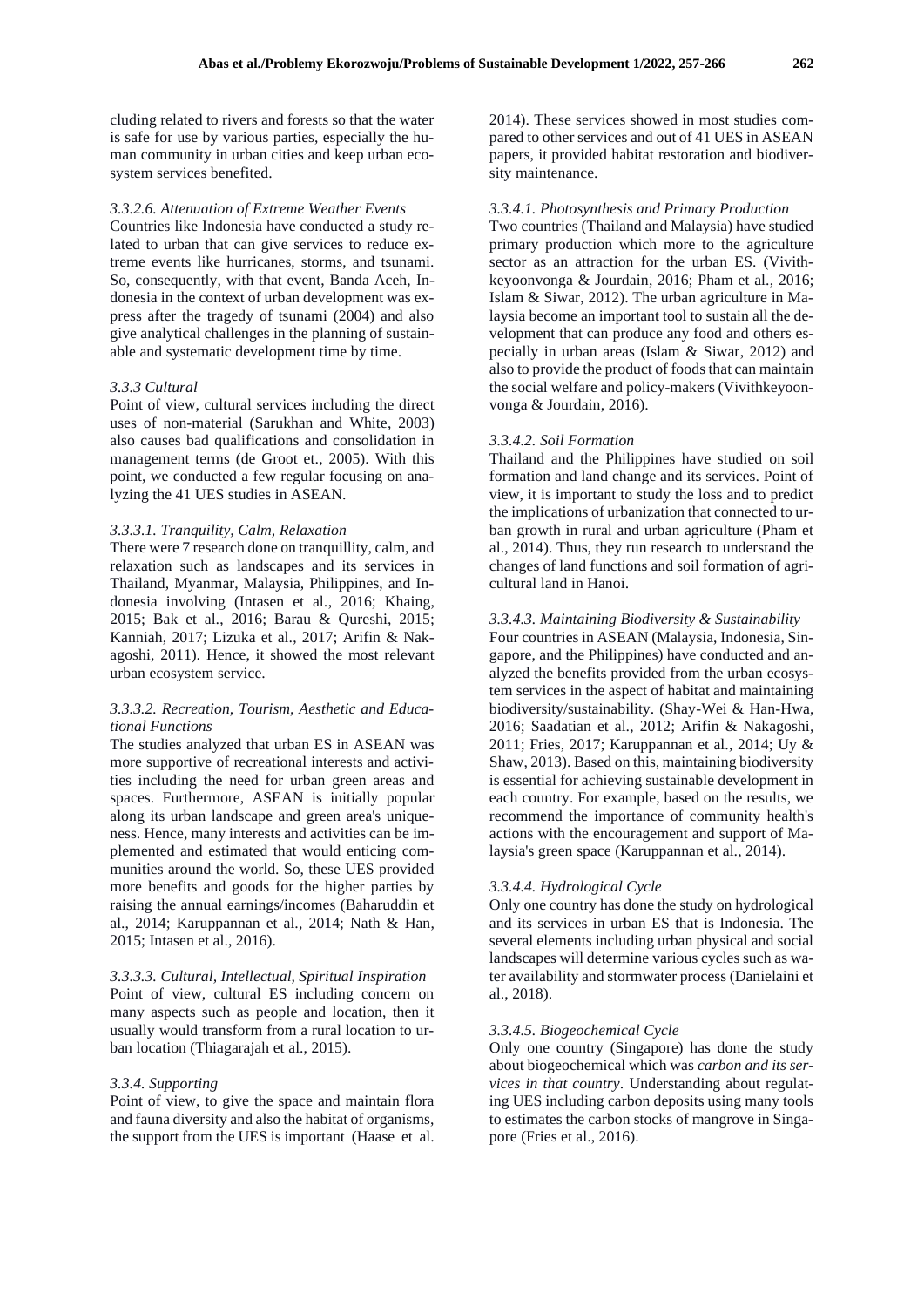#### **4. Discussion**

#### *4.1. Filling the Gap in The Context of UES (in ASEAN)*

Overall, we will make a summary of all aspects related to the ASEAN studies including the limitations and the concerns of current studies related to urban ecosystem services. Furthermore, we also attempt to focus on filling the research gap with all the papers that we have analyzed. For the problem and limitation aspects, most of the previous research and studies on urban ecosystem services were handle in large continents especially in Europe, so the studies in ASEAN countries are limited including there are several countries with no study about UES, for example, Brunei Darussalam. Thus, for future research, we suggest the researchers in ASEAN or other conduct studies primarily in less or zero study countries related to urban ecosystem services especially in valuing each category of urban ecosystem services. Based on this, the attempt to generate a liveable and sustainable city that complete with all the good infrastructures, social activities and interests, green landscapes, human security, social safety and protection, residents, public health, education, and social work; shows the sustain process and usually need enhancement (Kartini, 2016). Brunei is one of the countries that has its uniqueness to do a study because the majority of the population that lives around the capital and it is also a vibrant and livable city. Besides, Brunei has its water village known as the 'Venice of Asia' or 'Venice of the East' that place around 39,000 people and most of the houses there have access to basic human living and needs. So, this country is quite interesting to study especially related to urban ecosystem services such as the UES valuation of the water village. Furthermore, oil and natural gas industries are the biggest sector and the important income/source of Brunei's development since a few centuries ago (Mclellan & Deterding, 2016). Hence, the research on urban ecosystem services in ASEAN countries should be carried out continuously as each country has a unique and livable city including Brunei Darussalam and Laos.

Besides, we have found that the most common studies are related to monetary approaches. These ecosystem services will typically be measured using a monetary-based approach (Mononen et al., 2016). For instance, the existing studies mostly focusing on valuing and measuring the understand and demand/request of community concerning the ecofriendly spaces in urban, examining demand for urban river rehabilitation and the cost of water purification, the water independence (energy price), next the cultural ecosystem services values that related with historical and contemporary, WTP for waste recycle and WTP for water quality restoration in ASEAN region. View the point, the non-monetary studies still less in number and maybe no researcher focused on that aspect. This is an issue that needs to

be highlighted and noted because the non-monetary ecosystem services are also important in the urban ecosystem cycle although they are not directly involved in the area. Furthermore, the ES valuation including non-monetary approach is important to the prevalence of methodological procedures to extract the value of ES such as the component assessments in terms of ES supply, without generating on a constant framework (Kelemen et al., 2014; Chan et al., 2012a; Kenter, 2014).

Thus, maintaining and increasing the providing of various ES, are relevant and significant in both perspectives of human living and economics such as non-marketed and non-monetary services (Rodríguez-Loinaz et al., 2015). For example, Malaysia's natural resources are indispensable for economic growth, but this growth has also been a significant cost among humans, social and physical surroundings. So, as the efforts to achieve the Sustainable Development Goals (SDGs) that comprise 17 goals, Malaysia needs to perform a variety of systematic strategies to achieve these goals as well as a real connection among the urban ecosystem, then its services such as SDG's goals. To fill the research gap, an expanding body of presently appearing literature efforts to explain the human request and demand on non-monetary assessment methodology of ES (Langemeyer, 2015). Consequently, it is important to understand the reaction and response of UES to daily human activities and we should begin by putting more effort into valuing urban ecosystem services by non-monetary approaches for maintaining the livelihood of the urban and the sustainability in present and for the better future.

## *4.2. Urban Ecosystem Services in ASEAN: Committing to Paris Agreement Towards Livable City*

The associated of urban planning and urbanization activities with development capability was often studied in UES. Urban ecosystem services are usually connected with biodiversity aspects and if the ecosystem experiences had a reduction in quality, such as losing an amount of biodiversity, then the ecosystem services will also decrease in quality. Consequently, in efforts and steps to enhance the quality of UES and to ensure the city to be more livable and habitable, all countries have taken various efforts including ratifying and committing to multilateral environmental agreements between various countries. For instance, the ASEAN's countries have committed to multi-lateral Paris Agreements (2015) to build up the universal response to combat climate change by maintaining a global temperature increase, less than 2°C in the context of pre-industrial levels, besides to follow the efforts and steps to control the temperature rise uniformly to 1.5°C (Paris Agreement 2015). So, climate change is a universal, global and complex issue because it can suffocate the harmony and dynamics of the city which involve many dimensions such as economy, social, politics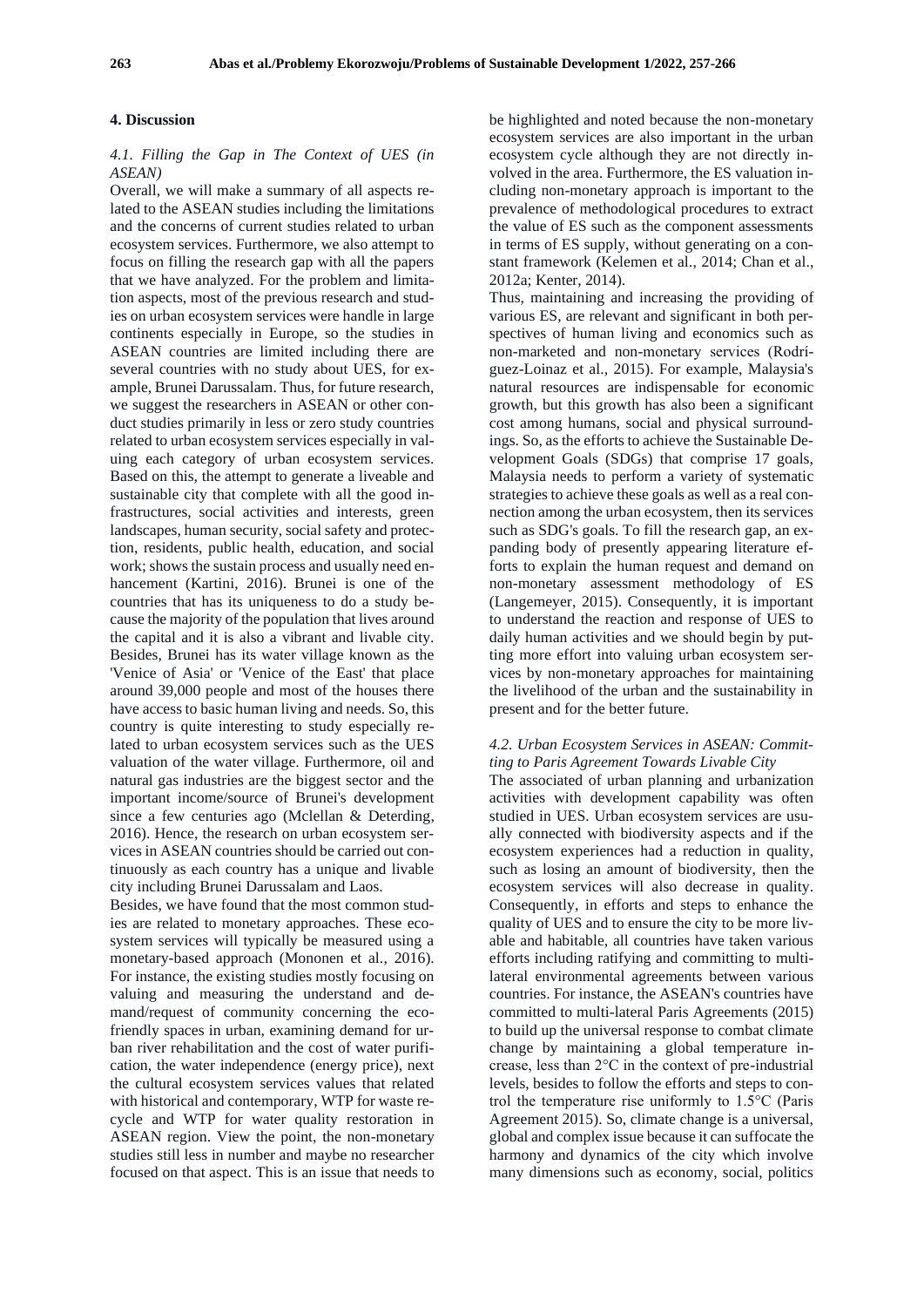and ethical issues. The hazards and risk of comprehensive scales climate change become a focus issue that will be facing in all countries (Henderson et al., 2018).

Hence, the agreement such as the Paris Agreement among the countries especially ASEAN's countries should be noted on all aspects that have been agreed upon in 2015. Out of total (10 members of ASEAN countries), nine of them have approved the Paris Agreement, except for Myanmar and is expected to be involved in the future (Wijaya & Idris, 2017). Depend on this, every country, especially the ASEAN countries that mostly involved in the Paris Agreements, should have a specific solution in reducing climate change issues which can bring various impacts to humans, non-humans and others. For example, Malaysia has its targets which are 45 percent reduction by 2030, with 10 percent conditional on having a switch technology and also financial support especially from the developed countries (Mustafa, 2017). Besides that, based on this paper's results, there were few countries which were Thailand, Vietnam, Singapore, and Cambodia that have done their study on climate regulation to protect their urban ecosystem in each country including to solve and decrease the global climate change time by time. From Malaysia, challenges as one of the developing countries, the implementation of policy to reduce greenhouse gasses emissions will way point of view a lot of technologies, economic, social and institutional (Mustafa, 2017). It is necessary to ensure that a city is primarily sustainable, livable and secure especially in ASEAN, without having to sacrifice a different and various natural resource and its UES. So, SDG's goals as planned will be achieved if all countries comply with the Paris Agreements and the standard of urban ecosystem services allow to enhance in the future.

#### **5. Conclusion**

It is important to highlight the urban ecosystem services that can be changed with rapid development especially in the ASEAN city. Then, this study has given an overview of urban ecosystem services that related to a variety of benefits provided by the environment especially to the community and economy for maintaining human well-being in ASEAN. Furthermore, we have conducted these studies with the latest year of publications from 2010 to 2019. These papers also analyzed several aspects, for example, the types of urban ecosystem services have been reviewed and also the method applied. Overall, based on the result and our studies on the literature review had most of the papers discussed on the significance of the urban ecosystem services provided by classified them, including regulating (water purification, climate regulation, disease regulation, flood regulation, and waste absorption) then followed by cultural (tranquillity, social relations, and recreation). For future research, we suggest the researchers in ASEAN or others conduct studies primarily in less or zero study countries related to urban ecosystem services especially in valuing each category of urban ecosystem services Finally, we conclude that all the ASEAN countries should play an important role to make sure the countries were sustainable and more livable with the right policies and guideline like can fit in Paris Agreement especially in Climate Strategies and plans.

#### **Acknowledgments**

This study was supported and funded by CRIM, UKM through research grant (SK-2021-023).

#### **References**

- 1. ABAS A., AIYUB K., IDRIS N.A., 2020, Systematic review on ecosystem services (Es) of ecotourism in south-east Asia (Asean), *Problemy Ekorozwoju. Problems of Sustaiable Development,* 16(1): 113- 122, DOI: 10.35784/pe.2021.1.12.
- 2. [ACHMADA](https://www.sciencedirect.com/science/article/abs/pii/S0143622815001198#!) A., [HASYIM](https://www.sciencedirect.com/science/article/abs/pii/S0143622815001198#!) H., [DAHLAN](https://www.sciencedirect.com/science/article/abs/pii/S0143622815001198#!) B., [AU-](https://www.sciencedirect.com/science/article/abs/pii/S0143622815001198#!)[LIAD](https://www.sciencedirect.com/science/article/abs/pii/S0143622815001198#!) D.N., 2015, Modeling of urban growth in tsunami-prone city using logistic regression: Analysis of Banda Aceh, Indonesia, *[Applied Geography](https://www.sciencedirect.com/science/journal/01436228),* [62:](https://www.sciencedirect.com/science/journal/01436228/62/supp/C) 237- 246.
- 3. AHERN J. 2007, *Green infrastructure for cities: The spatial dimension. Conference Cities of the Future: Towards Integrated Sustainable Water and Landscape Management*, IWA Publishing.
- 4. ARIFIN, H.S., NAKAGOSHI, N., 2011, Landscape ecology and urban biodiversity in tropical Indonesian cities, *Landscape Ecol Eng,* 7: 33-43.
- 5. BAHARUDDIN Z.M., RUSLI F.N., OTHMAN R., 2014, Kuala Lumpur Urban Biodiversity: Birds Community in Urban Public Parks, *International Journal of Sustainable Development & World Policy,* 3(6): 146-159.
- 6. BUENO E.A., ANCHOG R., OBALAN E., CERO A.D., SIMON A.N., MALVECINO-MACALINTAL M.R., BACTONGJR M., LUNAR J., BUENA G.R., SUGUI L., 2016, Measuring Households' Willingness to Pay for Water Quality Restoration of a Natural Urban Lake in the Philippines, *Environmental Process,* 3(4): 875-89.
- 7. CHALLCHAROEN, WATTANA A., PHARINO C., 2016, Wishing to finance a recycling program? Willingness-to-pay study for enhancing municipal solid waste recycling in urban settlements in Thailand, *Habitat International,* 51: 23-30.
- 8. CLARK K.H., NICHOLAS K.A., 2013, Introducing urban food forestry: a multifunctional approach to increase food security and provide ecosystem services, *Landscape Ecology,* 28(9): 1649-1669.
- 9. COSTANZA R., D'ARGE R., DE GROOT R., FAR-BER S., GRASSO M., HANNON B., LIMBURG K., NAEEM S., O'NEILL RV., PARUELO J., RASKIN RG., SUTTON P., VANDENBELT M., 1997, The value of the world's ecosystem services and natural capital, *Nature International Journal of Science*, 387: 253-260.
- 10. DANIELAINI T.T., MAHESHWARI B., HAGARE D., 2018, Defining rural-urban interfaces for understanding ecohydrological processes in West Java, In-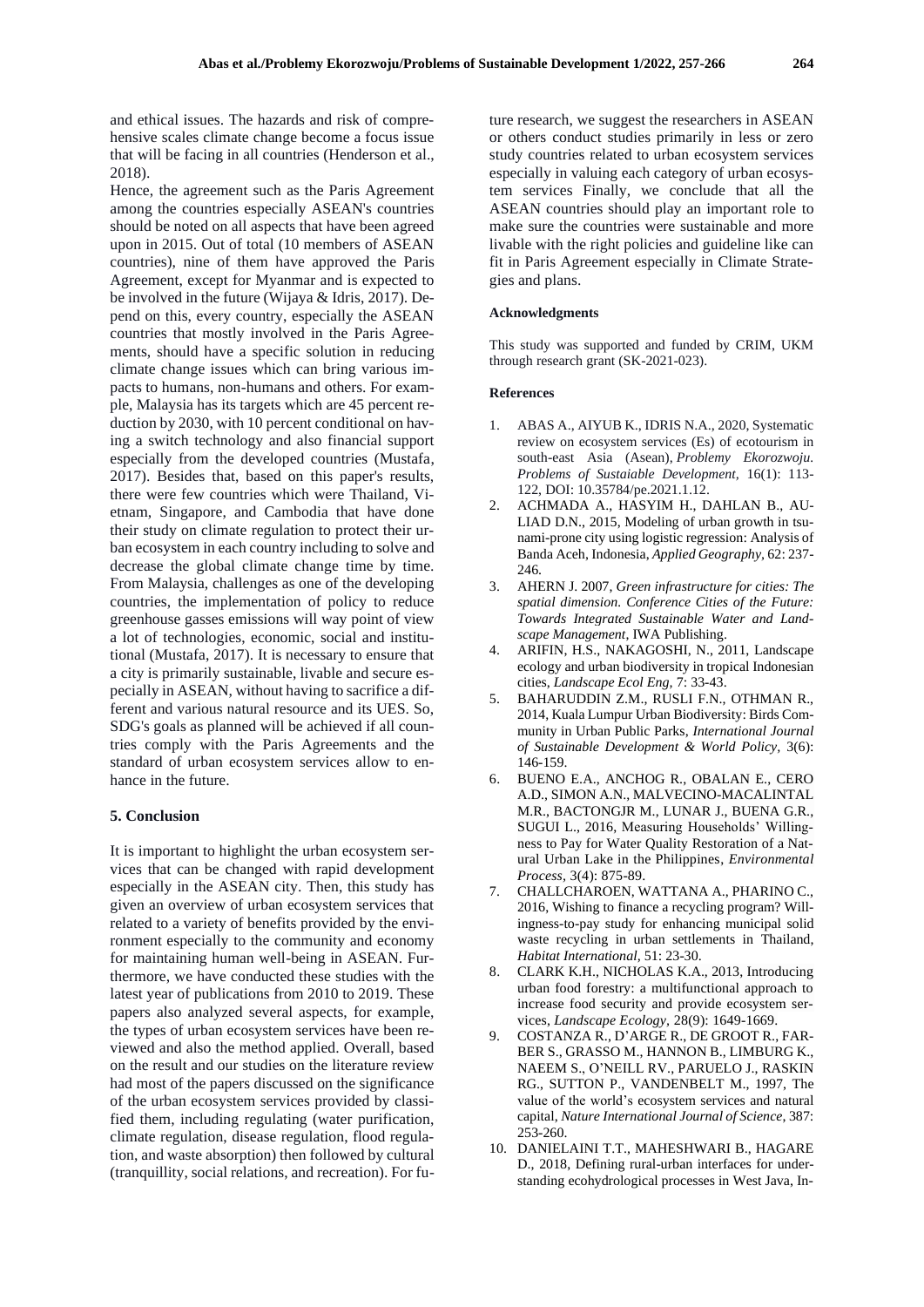donesia: Part I. Development of methodologytodelineate peri-urban areas, *Ecohydrology & Hydrobiology,* 18: 22-36.

- 11. DAVIES G.L., MCIVER L., KIM Y., HASHIZUME M., IDDINGS S., CHAN V., 2015, Water-Borne Diseases and Extreme Weather Events in Cambodia: Review of Impacts and Implications of Climate Change, *International Journal of Environment Research and Public Health,* 12(1): 191-213.
- 12. DEPIETRI Y., RENAUD F.G., KALLIS G., 2013, Heat waves and floods in urban areas: a policy-oriented review of ecosystem services, *Sustainability Science,* 7(1): 95-107.
- 13. DOUGLAS I., 2012, Urban ecology and urban ecosystems: understanding the links to human health and well-being, *Current Opinion in Environmental Sustainability*, 4(4): 385-392.
- 14. EL-BAGHDADI O., DESHA C., 2016, Conceptualising a biophilic services model for urban areas, *Urban Forestry & Urban Greening,* 27: 399-408.
- 15. ELMQVIST T., SETALA H., HANDEL S.N., VAN DER PLOEG S., ARONSON J., BLIGNAUT J.N., E GOMEZ-BAGGETHUN E., NOWAK D.J., KRONENBERG J., DE GROOT R., 2015, Benefits of restoring ecosystem services in urban areas, *Current Opinion in Environmental Sustainability*, 14: 101-108.
- 16. ESTOQUE R.C., MURAYAMA Y., 2012, Examining the potential impact of land use/cover changes on the ecosystem services of Baguio city, the Philippines: A scenario-based analysis, *Applied Geography*, 35(1-2): 316-326.
- 17. EUROPEAN UNION, 2015, *Think tank,* http://www .europarl.europa.eu/thinktank.
- 18. FRIES D.A., 2017, Singapore as a long-term case study for tropical urban ecosystem services, *Urban Ecosystems,* 20(2): 277-291.
- 19. FRIESS D.A., RICHARDS D.R., PHANG V.X.H., 2016, Mangrove forests store high densities of carbon across the tropical urban landscape of Singapore, *Urban Ecosystems,* 19(2): 795-810.
- 20. FRIESS D.A., 2016. Singapore as a long-term case study for tropical urban ecosystem services, *Urban Ecosystems,* 20(2): 277-291.
- 21. GÓMEZ-BAGGETHUN E., GREN Å., BARTON D., LANGEMEYER J., MCPHEARSON T., O'FAR-RELL P., ANDERSSON E., HAMSTEAD Z., KRE-MER P., 2013, Urban Ecosystem Services, *Urbanization, Biodiversity and Ecosystem Services: Challenges and Opportunities,* eds. Elmqvist T., Fragikas M., Goodness J., Guneralp B., Marcotullio P., McDonald R., Parnell S., Schwenius M., Sendstad M., Seto K., Wilkinson C., Springer Netherlands: 755, DOI: 10.1007/978-94-007-7088-1.
- 22. GUTMAN P., 2007, Ecosystem services: foundations for a new rural–urban compact, *Ecol. Econ,* 62 (3-4): 383-387, DOI: 10.1016/j.ecolecon.2007.02.027.
- 23. HAASE D., LARONDELLE N., ANDERSSON E., ARTMANN M., BORGSTROM S., BREUSTE J., GOMEZ-BAGGETHUN E., GREN A., HAM-STEAD Z., HANSEN R., KABISCH N., KREMER P., LANGEMEYER J., RALL EL., MCPHEARSON T., PAULEIT S., QURESHI S., SCHWARZ N., VOIGT A., WURSTER D., ELMQVIST T., 2014, A Quantitative Review of Urban Ecosystem Service Assessments: Concepts, Models, and Implementation, *AMBIO*, 43: 413-433.
- 24. HEATHER Z.D., 2006, *Indigenous ecotourism: Sustainable development and management,* H. Zeppel.
- 25. INTASEN M., HAUER R., WERNER L., LARSEN E., 2016, Urban Forest Assessment in Bangkok, Thailand. *Journal of Sustainable Forestry,* 36(2).
- 26. INVESTOPEDIA, *Asean,* 2017, https://www.investo pedia.com/terms/a/asean.asp.
- 27. ISLAM R., SIWAR C., 2012, The Analysis of Urban Agriculture Development in Malaysia, *Advances in Environmental Biology,* 6(3): 1068-1078.
- 28. JANSSON Å., 2013, Reaching for a sustainable, resilient urban future using the lens of ecosystem services, *Ecol. Econ.,* 86: 285-291, DOI: 10.1016/j. ecolecon.2012.06.013.
- 29. KARUPPANNAN S., BAHARUDDIN Z.M., SI-VAM A., DANIELS C.B., 2014, Urban Green Space and Urban Biodiversity: Kuala Lumpur, Malaysia, *Journal of Sustainable Development*, 7(1): 1-16.
- 30. KOYADUN S., BUTRAPORN P., KITTAYAPONG P., 2012, Ecologic and Sociodemographic Risk Determinants for Dengue Transmission in Urban Areas in Thailand, *Interdisciplinary Perspectives on Infectious Diseases.*
- 31. LI X.X., NORFORD L.K., 2016, Evaluation of cool roof and vegetations in mitigating urban heat island in a tropical city, Singapore, *Urban Climate,* 16: 59- 74.
- 32. LIZUKA K., JOHNSON B.A, ONISHI, A., MAG-CALE-MACANDOG D.B., ENDO, I., BRAGIS M., 2017, Modeling Future Urban Sprawl and Landscape Change in the Laguna de Bay Area, Philippines, *Land,* 6(2): 1-21.
- 33. MAHAZAR A., OTHMAN M.S., KUTTY A.A., MOHAMED DESA M.N., 2013, Monitoring Urban River Water Quality Using Macroinvertebrate and Physio-Chemical Parameters: Case study of Penchala River, Malaysia, *Journal of Biological Sciences,* 13(6): 1-9.
- 34. MCGEE T.G., 2010, Building liveable cities in Asia in the twenty-first century research and policy challenges for the urban future of Asia, *Malaysian Journal of Environmental Management*, 11(1): 14-28.
- 35. MCGRANAHAN G., MARCOTULLIO P., BAI X., BALK D., BRAGA T., DOUGLAS I., ZLOTNIK H., 2005, Urban Systems, *Ecosystems and Human Wellbeing: Current State and Trends*, eds. Hassan R., Scholes R., Ash N., Oxford University Press, Oxford: 795-825.
- 36. MILLENNIUM ECOSYSTEM ASSESSMENT (MEA), 2005, *Ecosystems and Human Wellbeing: Synthesis Report*, Island Press, Washington, DC.
- 37. MOHRI H., LAHOTI S., SAITO O., MAHALIN-GAM A., GUNATILLEKE N., IRHAM HOANG V.T., HITINIYAKE G., TAKEUCHI K., HERATH S., 2013, Assessment of ecosystem services in homegarden systems in Indonesia, Sri Lanka, and Vietnam, *Ecosystem Services,* 5: 124-136.
- 38. MÜLLER F., BURKHARD B., 2012, The indicator side of ecosystem services, *Ecosystem Services,* 1(1): 26-30.
- 39. NATH T.K., HAN S.S.Z., LECHNER A.M., 2018, Urban green space and well-being in Kuala Lumpur, Malaysia, *Urban Forestry & Urban Greening*, 36: 34-41.
- 40. NEWMAN P., 2014, Biophilic urbanism: a case study on Singapore, *Australian Planner,* 51(1): 47- 65.